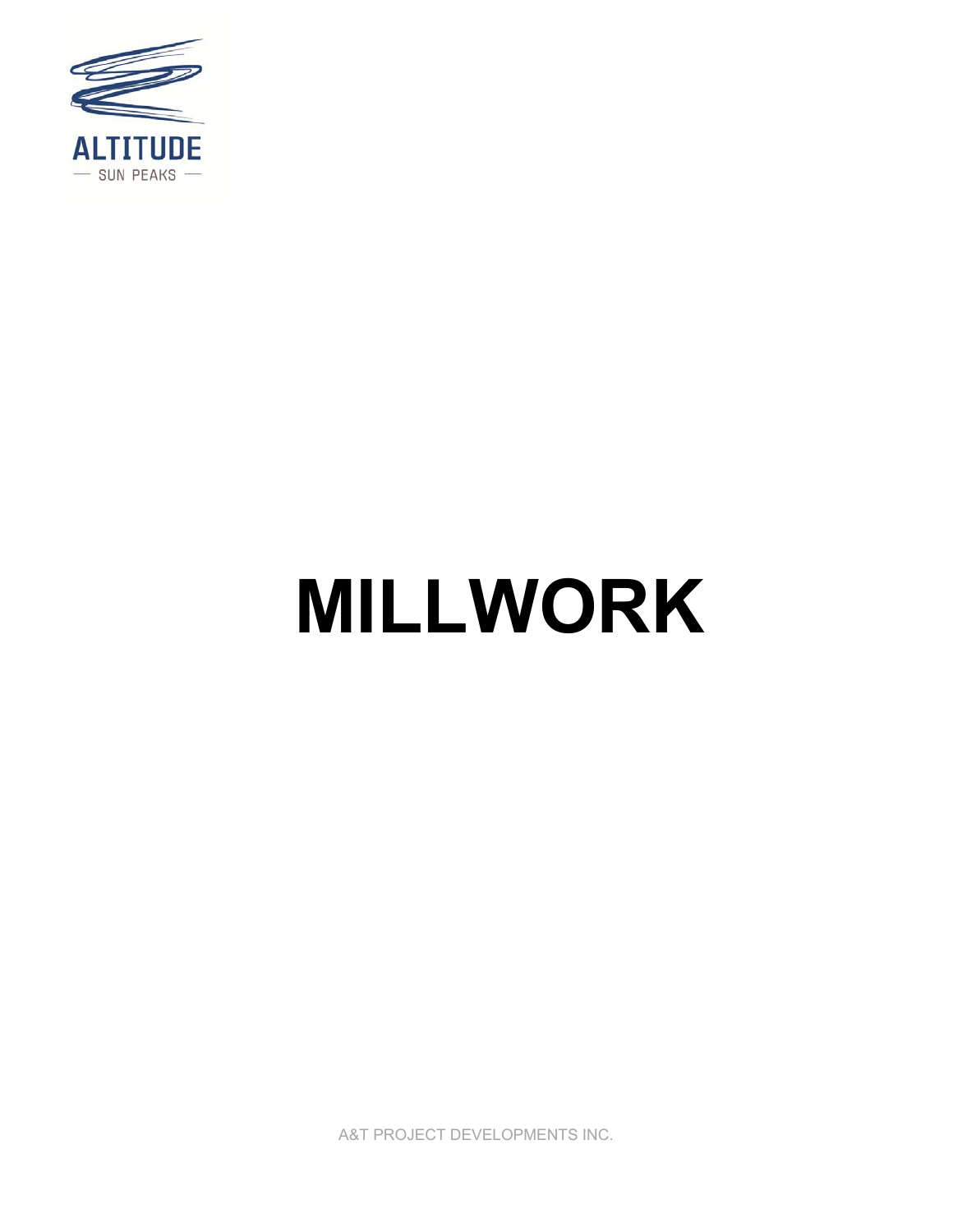

### **LIMITED PRODUCT WARRANTY (rev.11-21)**

<u> Andrewski drugovani području u predsjednje u predsjednje u predsjednje u predsjednje u predsjednje u predsjed</u>

- **Excel Industries warrants its hardware & case construction (excluding doors & finish)** for a period of five **(5)** years to the original purchaser.
- Excel Industries warrants cabinet door finish &/or door delamination for a period of one **(1)** year to the original purchaser. Some restrictions may apply.
- This warranty does not apply in the case of normal wear and tear, misuse, abuse and exposure to extreme temperature or humidity.
- This warranty applies only to cabinets and related products manufactured by Excel Industries and approved for regional & climatic applications. Any part found to be defective under normal use will be replaced by Excel Industries during the warranty period.
- This warranty does not include reimbursements for shipping or installation costs.
- Regional climatic conditions may cause cabinet doors to warp. In most cases this will correct itself after going through a complete heating cycle.
- This warranty constitutes the total warranty, all obligations and liabilities of Excel Industries.

#### **COLOUR, GRAIN & PAINTED DISCLAIMER**

- Wood species have a variety of colours and grain patterns. Both climate and soil conditions can affect grain development and colour. These variations give the wood the character and beauty we appreciate. Samples may appear somewhat different from the product you receive.
- Exposure to light will age and blend the colour tones of the wood. This process is accelerated with most soft wood species (Pine, Fir, etc) and is also quite evident in Cherry.
- Painted Doors & cabinets may have visible cracking around the joint areas and this is normal for a painted / jointed product & is not covered under this warranty.
- Defective finishes must be inspected by an authorized representative of Excel Industries. Excel Industries reserves the option of refinishing or replacing any such defect.

#### **PLASTIC LAMINATE, GRANITE, QUARTZ & OTHER SURFACES**

- Plastic Laminate & Granite materials carry a one **(1)** Year warranty against cracking and delaminating.
- Quartz materials are covered under their brand name warranties (ie:Ceasarstone, Cambria,etc)
- This warranty does not apply in the case of normal wear and tear, misuse, abuse and exposure to extreme temperature or humidity.
- This warranty does not include reimbursements for shipping or installation costs.

#### **SPECIAL NOTE**

 **Excel Industries will not be responsible if unforeseen circumstances occur to the finished products after installation. The customer is responsible to ensure that material installed will be protected from any possible scratching, cracking and staining throughout the duration of said project.**

**CLIENT: \_\_\_\_\_\_\_\_\_\_\_\_\_\_\_\_\_\_\_\_\_\_\_\_\_\_\_\_\_\_\_\_\_\_\_\_\_\_\_\_\_\_ DATE\_\_\_\_\_\_\_\_\_\_\_\_\_\_\_\_\_\_\_\_** 

**EXCEL TEAM MEMBER:**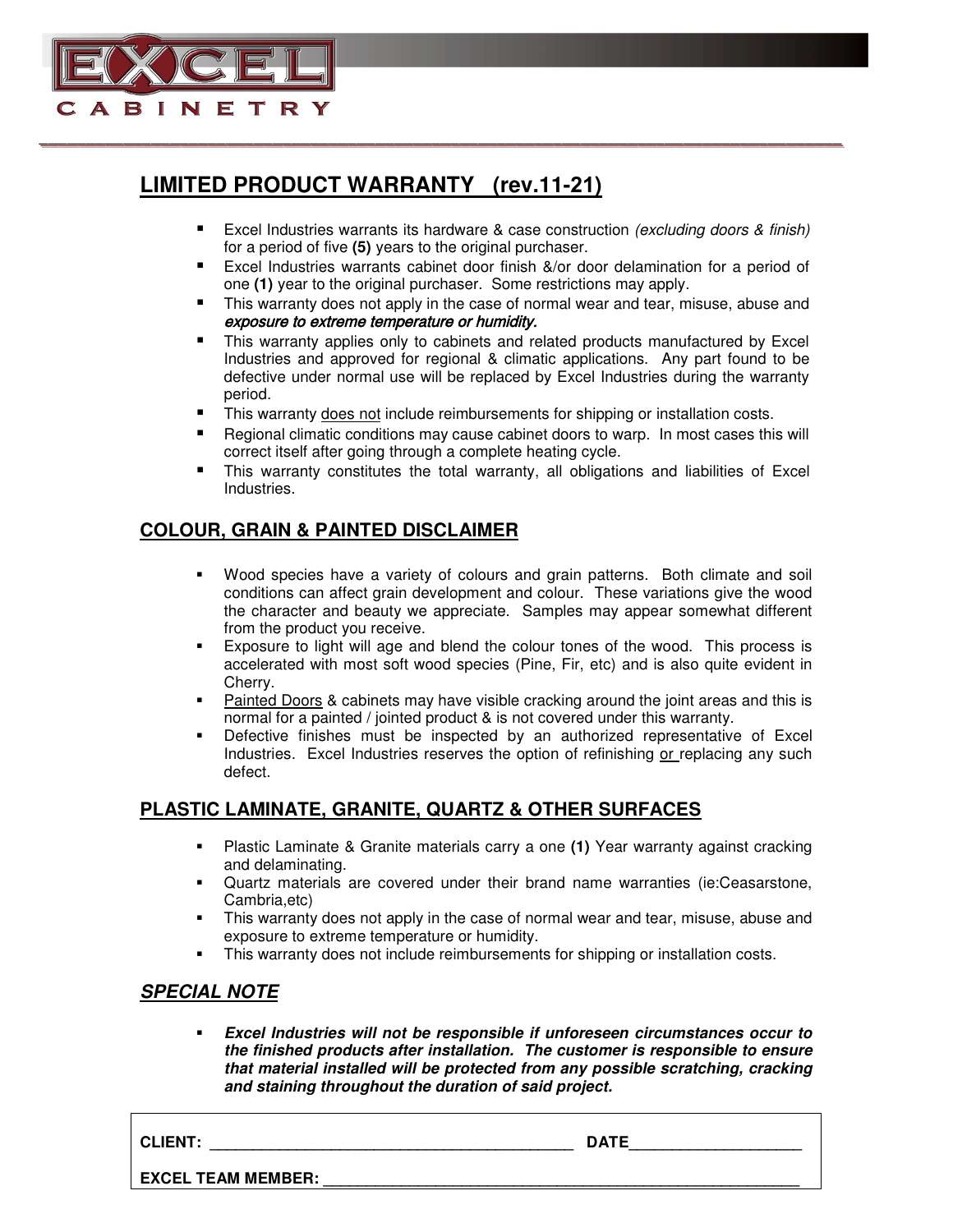

#### $\cdot$  KITCHEN CABINETS  $\cdot$  VANITIES  $\cdot$  COMMERCIAL MILLWORK  $\cdot$ 670 KINGSTON AVENUE, KAMLOOPS, BC V2B 2C8 · BUS. 250-376-8711 · FAX. 250-376-4511 info@excelkitchens.ca · www.excelkitchens.ca

# **CARE AND CLEANING GUIDE**

#### **WOOD CABINET SURFACES**

As with all wood products, avoid excessive moisture. Excel cabinetry is designed for use inside the home or other buildings and is not intended for outdoor applications. Once your cabinets have been installed, wipe down all exteriors with a damp cloth to remove dust. Complete a small area at a time and wipe dry. The extended use of wax polish can result in a wax film buildup, while the use of silicone polishes can harm the cabinet's finish.

#### **CLEANING AGENTS**

Avoid spray-type polishes containing petroleum solvents, as they are flammable and toxic if swallowed. Use a damp cloth when cleaning normal household spills. After wiping thoroughly, dry the surface with a lint-free cotton cloth. For stubborn stains, it may be necessary to use a mild detergent with warm water. Always dry the surface immediately. Never use abrasive cleaners, scouring pads or powdered cleansers. Do not allow oven cleaner to touch any part of the cabinet.

NOTE: Do not use a dishcloth to wipe your cabinet exterior, since it may contain remnants of grease or detergents.

#### **EVERYDAY CARE**

It is important to wipe up spills and watermarks as they occur. Give special attention to areas around the sink and dishwasher. Avoid draping damp or wet dishtowels over the door or the sink base cabinet. Over time, this moisture can cause permanent water damage to the door. A convenient, out-of-the-way sliding towel rack can be purchased from Excel.

#### **CARE AND CLEANING OF HARDWARE**

Periodically, use mild soap and warm water to clean door/drawer knobs or pulls. Thoroughly dry all hardware joints and surfaces and the surrounding area with a clean, soft cloth. Buff hardware with a clean, dry cloth. Lubrication of hinges is not necessary; however, hinges can be cleaned or dusted using cotton-tipped swabs.

Caution: Many brass and silver polishes contain harsh chemicals, which can damage the hardware's surface. These polishes or cleaners are NOT recommended.